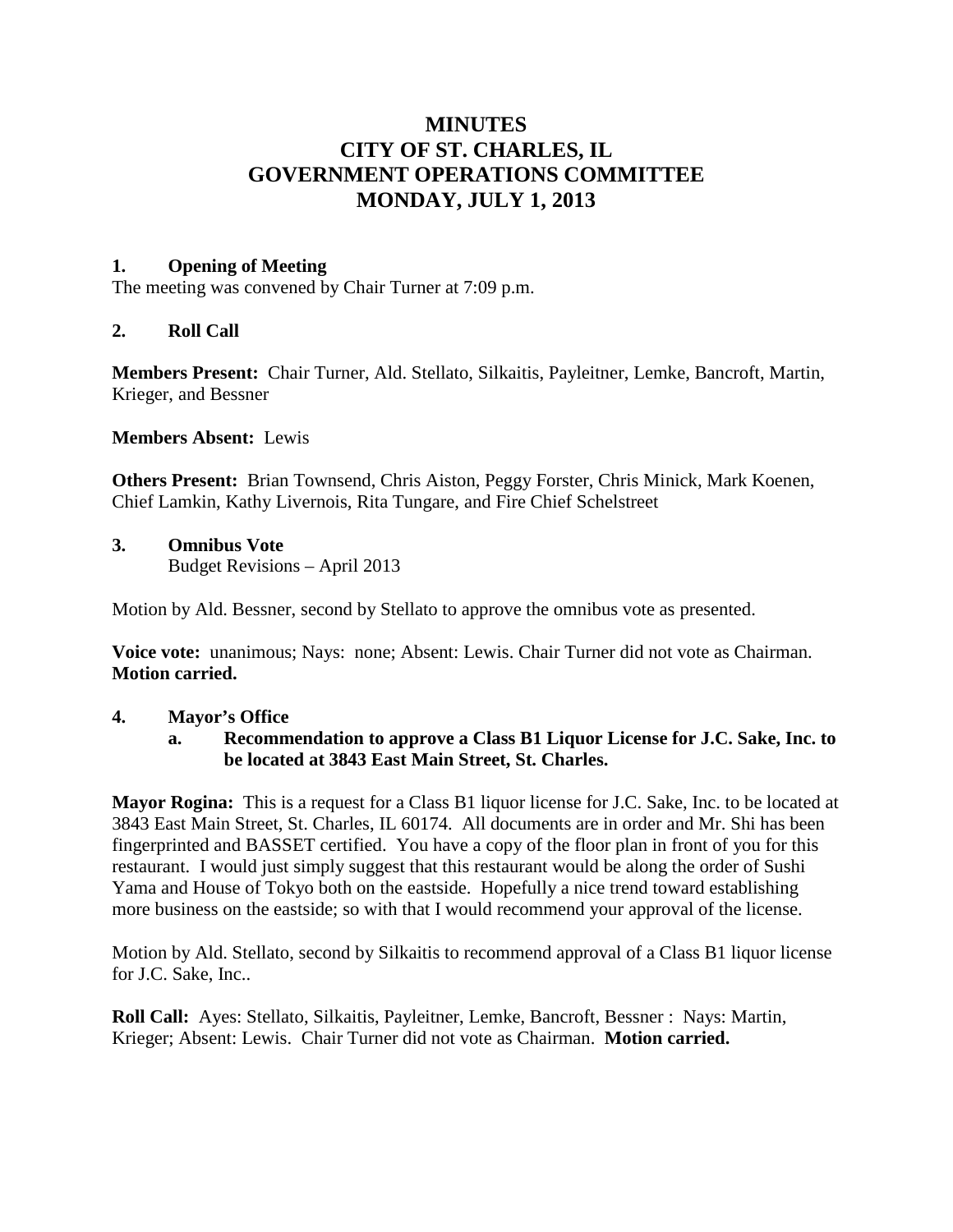### **5. Finance Department**

**a. Recommendation to approve funding for the Heritage Center for FY13/14 as a specific line item in the budget.**

**Chris Minick:** As mentioned there is a request for direct funding allocation for the Heritage Center for FY13/14 in the amount of \$35,000 from the hotel/motel tax line item. There are funds available within the FY13/14 allocations of the hotel/motel tax revenue to accomplish this particular allocation. During FY12/13, the Heritage Center was allocated exactly \$33,250 via the Cultural Commission allocation process. The Heritage Center at this time is requesting a more stable and predictable funding source than going through the Cultural Commission allocation process each and every year. The Heritage Center does meet the criteria for direct and distinct funding from the hotel/motel tax line item for outside agencies. They are a 501c3 that has been in existence in St. Charles for more than two years. They have the ability and have represented that they will provide monthly financial statements to the Finance Department as is required and they would make an annual presentation before this Committee each and every year before funding would be granted. There are representatives of the Heritage Center here to make a brief presentation in support of the request and they will be happy to answer any questions at the conclusion of the presentation.

**Natalie Gacek (215 E. Main Street):** The St. Charles Heritage Center has been in existence since 1933 and we've been at our present location at 215 E. Main Street and open to the public since May 2001. We do operate permanent exhibits, rotating exhibits, and we maintain a collections storage and archive. Our permanent exhibits are in the large hall. We have rotating exhibits that are now changing two to three times a year and we have the three front windows that also operate as exhibits to reach out to the public on our days that we are closed. We are the only organization in St. Charles that is charged with safeguarding and preserving the artifacts and documents and photos of St. Charles history and as such we have over 15,000 primary documents, papers, and artifacts in our collection and we have over 10,000 images in our collection that showcase the history of not only St. Charles, but also the township as well. Within the last 10 years we were also given control of all criminal, civil and probate court records and those are used in addition to our large research files for residents on a by appointment only basis to do research on family genealogy and local general research and also house history as well.

The majority of our collections are stored on site at the museum. We have an artifacts collections base down in our basement and then we have our archive upstairs. We also operate an offsite storage facility in a climate controlled environment at Hometown Storage on East Main Street. We started working with that facility after we vacated the Dunham-Hunt House a few years ago. The Heritage Center is governed by a board of 15 directors and we operate with one full-time director and have one part-time collections manager who is there roughly 12 hours a week. We offer a variety of programs for the public. We have adult programming where we work with the St. Charles Public Library to bring in first person interpreters several times a year. We invite the public, for free, to come to the Library at a lunchtime program and then several times a year we also try to bring in other speakers at a nominal fee that we open to the public as well.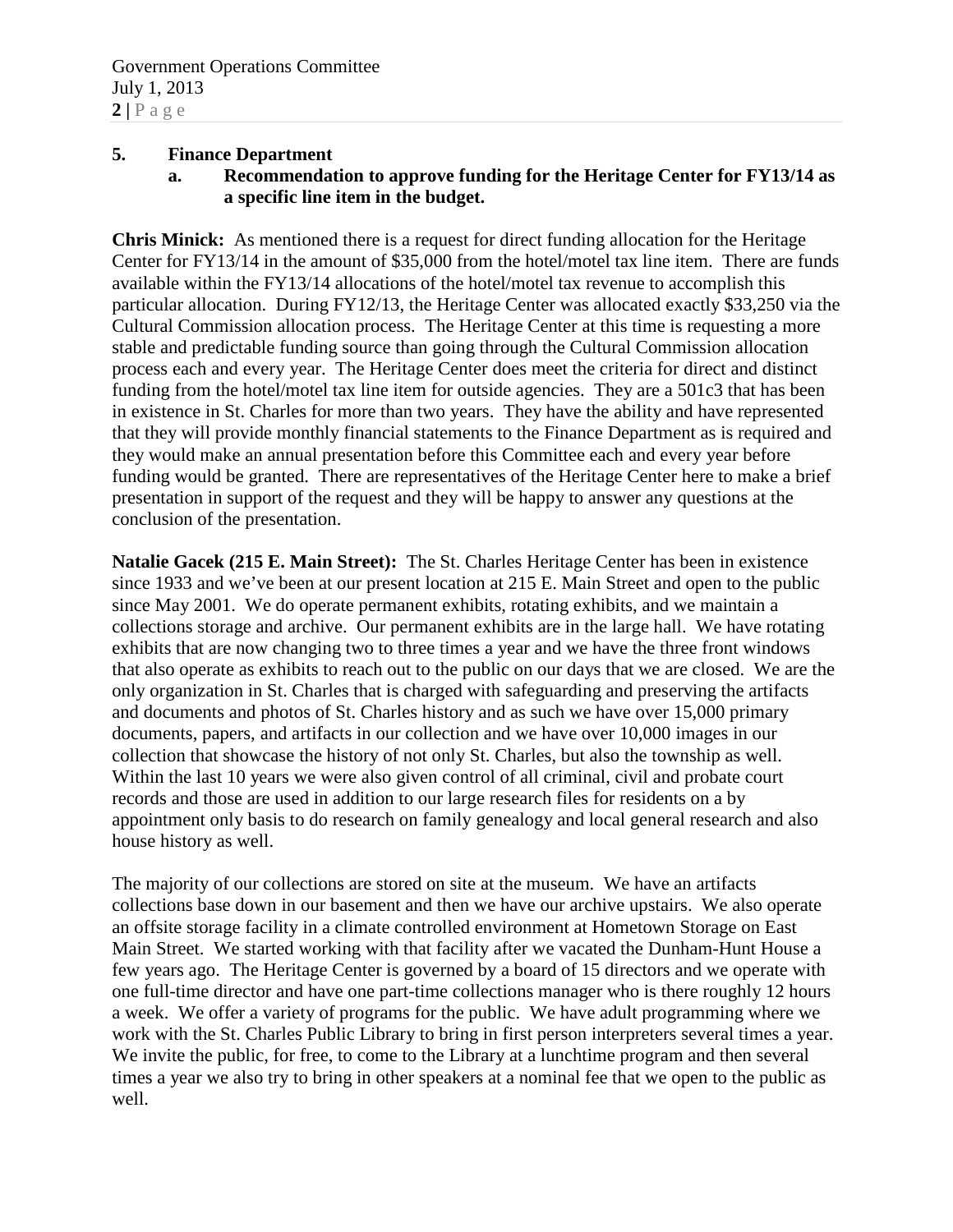Government Operations Committee July 1, 2013  $3|$   $P$  a g e

Our student programs are offered to all District 303 schools. We focus primarily on the third grade. That is when they study local history and we offer tours at the museum and offer three on-site programs in the schools. We will bring artifacts into the classroom as well as a travelling trunk when we do a presentation. This year we started using our I-Pads to do the presentations both at the museum and in the school because most of the schools are now going towards the Smart Classrooms and we are taking advantage of that technology to bring all of our collections through photographs into the schools. We do work closely with most of the community stakeholding organizations. We work with the City of St. Charles to provide history when they need it for different events. Recently when there was the Red Gate Bridge Ribbon Cutting, we provided a history of bridges in St. Charles for that program. We provide photos whenever we can and assist with interesting history articles for the newsletter from time to time and there is always exhibits in the front lobby when they need them. We do the same with the township, providing information for their newsletter and there is a satellite photo exhibit over at the township offices.

We are an active member of the St. Charles Chamber. We work with the Library to do programming and I also work with the TNT group over there to do at least one St. Charles history program each year. We also do exhibits in their lobby on request well. We work very closely with the Convention and Visitors Bureau, especially during Scarecrow Festival to provide history tours on their trolleys and Amy and I will be working closely in the near future on a genealogy weekend in hopes of bringing out of town visitors to St. Charles to do research on their family who were from here originally. We work very closely with the school district as I mentioned on our educational programs and we also work to provide them with a satellite exhibit in their administration offices each year. We are active members of the Downtown Partnership as well.

The majority of our revenue right now comes from grants. We apply for grants through the Cultural Commission, the Kane County Riverboat, and the Norris Foundation. If this request is approved, we will be returning the funds that we had previously been given from the Cultural Commission to go back into that pot to be distributed to the other nonprofits that apply for the grant through that organization. Recently from the Kane County Riverboat, we were given a grant to do a lighting upgrade in the museum and we are switching to more energy efficient lighting systems. We are just waiting for that process to get finished up. We had our major fundraiser actually this past weekend. It was a pig roast at the museum and the City Council was very helpful in getting us through that process and allowing us to shut down part of  $3<sup>rd</sup>$  Avenue so we could hold our event. It was a successful evening at the Heritage Center. We do charge for some of our programs which makes up for some of our revenue. We charge a research fee of approximately \$10.00 for every research request that comes in and we also have a gift shop where we can pull in some funding.

The Heritage Center is very dedicated to achieving best practices in the museum field. Last year the Board committed to going through voluntarily the STEP program, which is through the American Association of State and Local History. STEP stands for Standards in Excellence Program for history organizations. It is a voluntary, self-assessment program and it helps organizations to see where their strengths and weakness are and how they can better improve on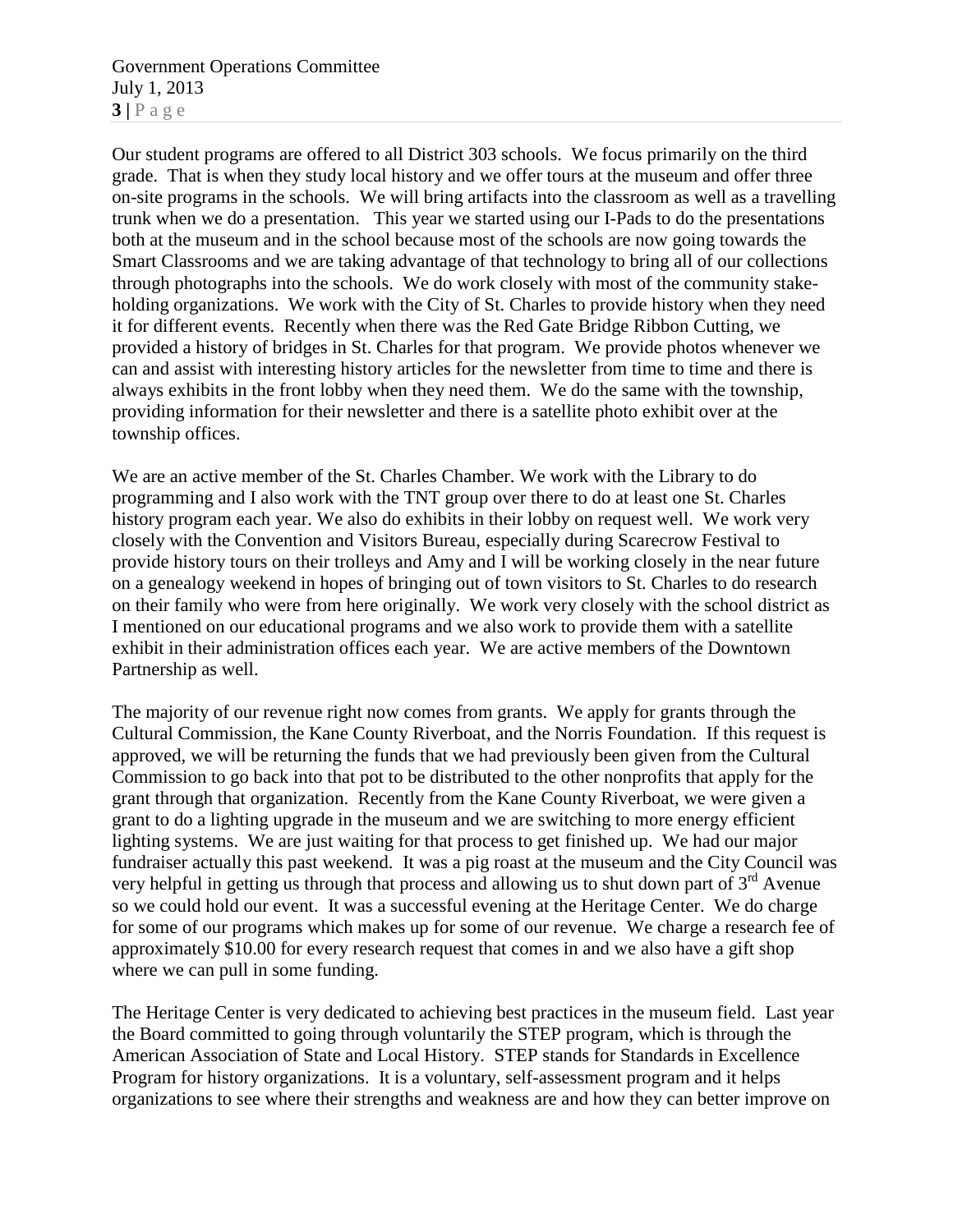Government Operations Committee July 1, 2013 **4 |** Page

their practices. For staff development, I was recently accepted into a very competitive, very prestigious program called the Seminar for Historical Administration. It is a three-week program where they accept 19-20 professionals from across the country and we go to Indianapolis and meet with top level executives from museums from across the country to learn and do more professional development. With that, I would like to open it up for any questions.

**Ald. Martin:** This is a program that has been a long time coming. We finally arrived Mr. Anderson, where the City is willing to fund it.

**Chair Turner:** We do want to say also that this is coming from the hotel/motel tax. That's where its funding is coming from.

Motion by Ald. Martin, second by Krieger recommending approval of Funding for the Heritage Center for FY 13/14.

**Voice Vote:** Unanimous; Nays: None; Absent: Lewis. Chair Turner did not vote as Chairman. **Motion Carried.**

## **b. Presentation of Monthly Update regarding City's Financial Results for April 2013 – Information Only**

**Chris Minick:** Enclosed in the packet is the summary financial information for April 30, 2013, that is the end of the City's fiscal year as you are all aware. I would make an observation and preface these comments by stating that these are the preliminary and unaudited results. They are range of magnitude accurate, but they will likely change as we go through the accrual and the audit process that will wrap up probably in early to mid-September. The auditors will be in to perform their field work at the end of July. That process will continue into August and then they will assist us in writing the financial report they will certify once they get all those numbers done, but the crux of my comments is that the numbers may change as we go through until we make the final presentation in September.

**General Fund** is projected to have a very good fiscal year, there is a \$720,000 surplus that's forecast based on revenues of about \$39.6 million and total expenditures of about \$38.9 million. That represents a revenue level that's approximately 2.8% below the revised budget which is due to be lower than anticipated collections in the sales tax and expenditures that are about 8.4% below budget related to personal services and contractual services within that particular line item. I mentioned sales taxes a moment ago. Sales taxes are going to warrant some additional scrutiny as we move into FY13/14. Quite frankly, they started out FY12/13 about a year ago very strong and they were very much in line with the budget expectations and represented some pretty good increases over the amounts recorded in the prior year, however, they've been kind of weakening ever since that second to third calendar quarter of 2012 and we're going to need to keep an eye on those as we move into FY13/14. We are still up about 1.2% in the sales tax line item for the year.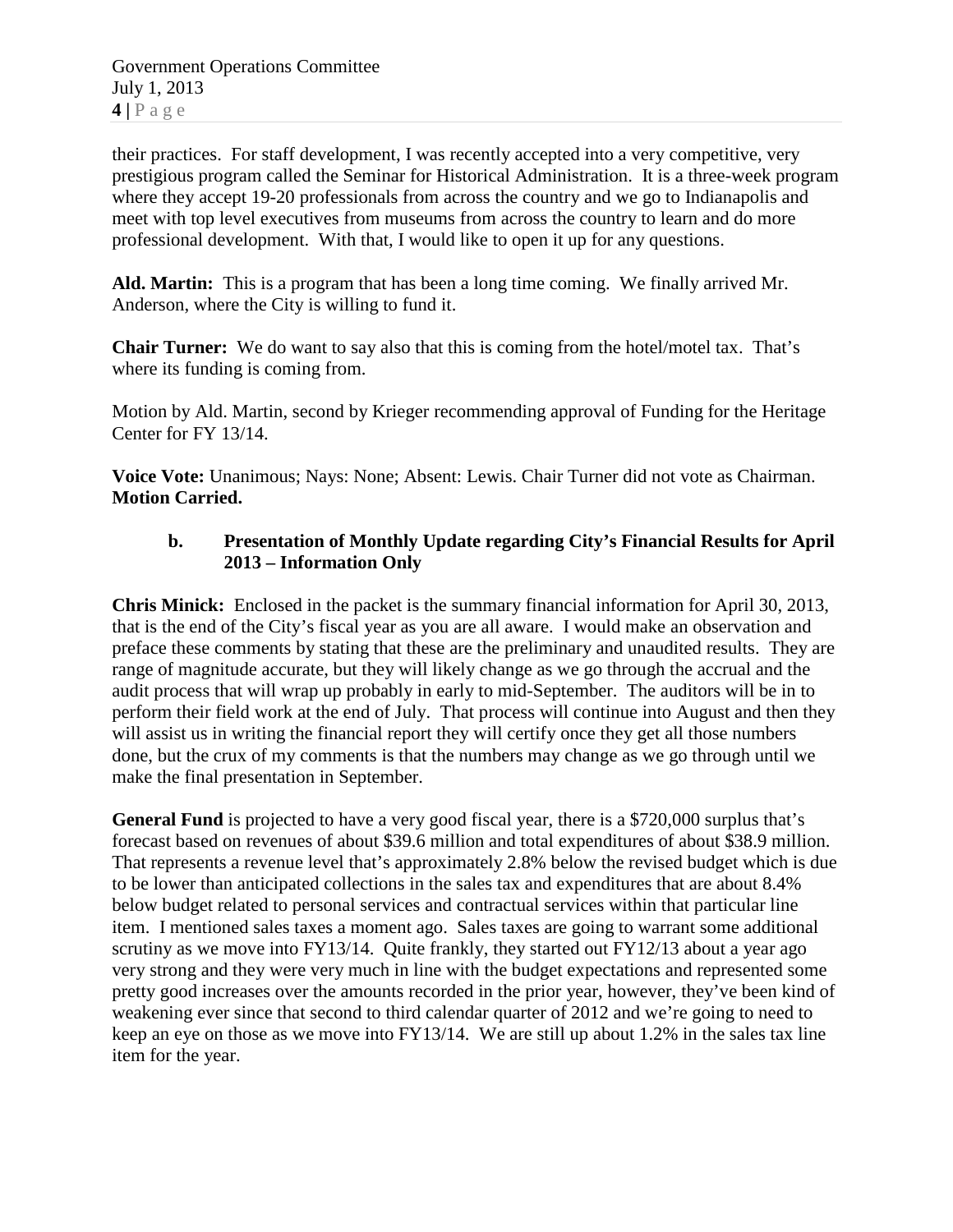Government Operations Committee July 1, 2013  $5|$   $P$  a g e

**Electric Fund** has approximately a \$616,000 deficit projected as of April 30. That's much stronger than the anticipated \$1.2 million deficit that we had projected when we did some revisions based on the hot summer that we experienced during calendar summer 2012. The operating revenues for the Electric Fund were about \$459,000 or roughly 1% below budget while expenses ended up 3.3% below budget.

**Water Fund** we were projecting a \$298,000 surplus based on \$5.8 million in revenues as compared to \$5.5 million in expenses.

**Wastewater Fund**, results are pretty much in line with our initial expectations of when we had passed the budget in April 2012. There is approximately an \$850,000 deficit that's projected and we had budgeted \$846,000 in deficit in April 2012. Our user charges in the Wastewater Fund are in line with the budget. With that, I'd be happy to answer any more detailed questions that you may have at this particular point.

**Ald. Stellato:** Chris, I just want to make sure I get this right, because it looks pretty good. The four funds at the end, which are the General Fund, Electric, Water and Wastewater, we performed better than budget on all four and with the exception of a 1% downturn in Wastewater, we performed better than FY11/12 on all four?

**Chris:** I believe that to be the case as well. Yes.

**Ald. Stellato:** Great job. Very nice job. Good work. Just wanted to make sure that was correct.

**Ald. Lemke:** On the sales tax, is there reason to think and we certainly don't want to disclose by individual business or stores, but do we know whether we could look at it by zone given to the Mayor's comments and our concerns about eastside traffic and perhaps deterioration of some of the sales in that area?

**Chris:** I believe that that does have an impact, most definitely. We certainly have the ability to take a look at who our top 20 providers of sales tax revenue are and correct, we cannot disclose those on an individual basis, but we could certainly take a look at them in the aggregate and determine if it is a particular industry or particular region or particular area of the City that is responsible for that and that is what we anticipate doing as we move forward.

**Chair Turner:** I just have one question Chris, when do we anticipate the Electric Fund to at least break even?

**Chris:** If memory serves correctly, I believe based on the projections we did during the budget process, I think we are roughly 2-3 years away. I can get you the exact information on the projections that I did. It seems to me within roughly that time frame, but I don't have that committed to memory.

**Chair Turner:** It's going to take that long for the rate increases to pass through, plus hopefully not too many unanticipated expenses.